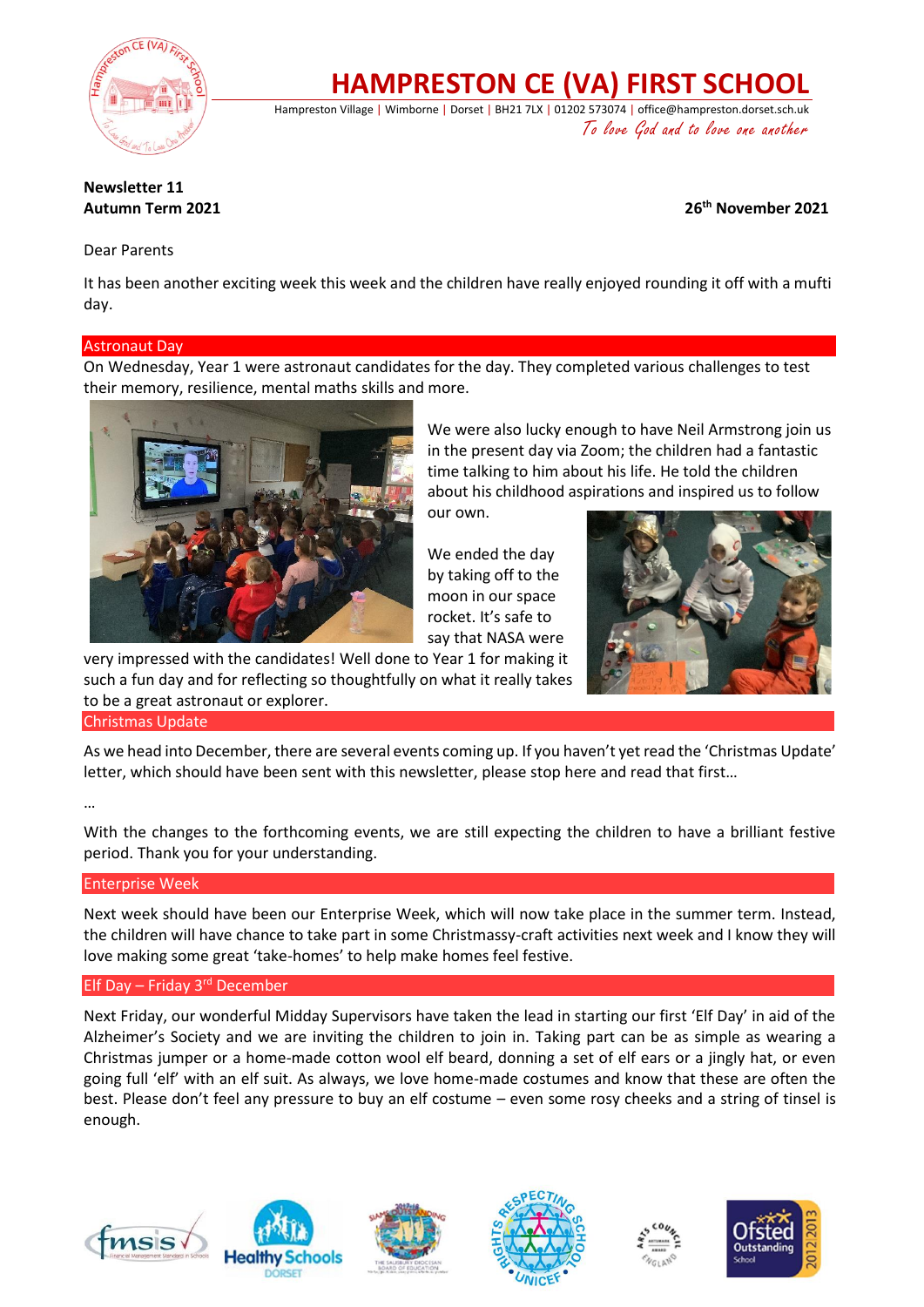As with our recent charity days, we aren't charging a pound for the day, but will instead have donation buckets on the gate for anyone wishing to donate to the Alzheimer's Society. All Elf Day funds raised will go to help support people living with dementia by funding support services, care and research.

#### Chocolate Tombola – Friday  $3<sup>rd</sup>$  December

In order to wrap up Elf Day properly, what better way than with chocolate? The Friends will be hosting the first of two outdoor tombolas next Friday from 2:30pm – 3:30pm. This will be held on the playground and tickets can either be purchased on the day or in advance (tickets are 50p each, or 3 for £1).

If you are unable to attend, or would prefer to order tickets in advance (to be drawn by a member of the Friends team), please send the money in to the school office in a clearly named envelope marked 'FAO Tanya Sherren' and 'Chocolate Tombola'. Please send any advance orders in by Thursday  $2^{nd}$  December to help the Friends – and the office team – with logistics.

#### Friends Raffle – Monday 13<sup>th</sup> December

The Friends have secured some amazing raffle prizes and there is still time to enter. The raffle will be drawn on Monday 13<sup>th</sup> December and winners will be contacted to collect their prizes during that week.

#### Flu Immunisations

The whole school flu immunisation programme will be carried out on Tuesday 30<sup>th</sup> November 2021. Please refer to the email sent to you on 18<sup>th</sup> November for guidance and information for the online registration procedure. The online registration must be completed at the very latest, **2 working days prior to the 30th November 2021** to ensure details can be checked and any queries dealt with. **Please note 'opt out' must also be registered online.** If you do not register in time you will be invited to make alternative arrangements to receive your child's vaccination. Your child will only be able to receive the vaccination in school if you have completed the online consent form.

#### Christmas Lunch

It is time to start thinking about 'that' season again. If you wish your child to have a Christmas hot meal on Wednesday 15th December, please order by Tuesday 30<sup>th</sup> November.

#### Christmas Post Box

As we finally hit December, we will be decking the halls (and classrooms) with boughs of holly. With the decorations comes the traditional Christmas Post Box. This year, we will be working to slightly different time scales to ensure plenty of time for cards to safely reach their recipients. This year the post box will be open between Monday 6<sup>th</sup> December – Monday 13<sup>th</sup> December only. Cards will then be sorted and distributed over the following days by our team of year 4 elves.

As we are likely to have a significant number of cards to store and sort, will you please help us by **not adding chocolate coins or sweets to the cards**. This will make storing and sorting the huge number of cards we usually deal with much easier and help to ensure that they make it to their intended people in one piece. It is also important as we wish to protect any children with allergies. Thank you.

Whether you are braving the Christmas decorations this weekend or not, it certainly feels like there is that festive magic in the air! Have a great weekend, keep safe!

Yours sincerely,

**Mr. T. Williams Headteacher**

To Love God and to Love one another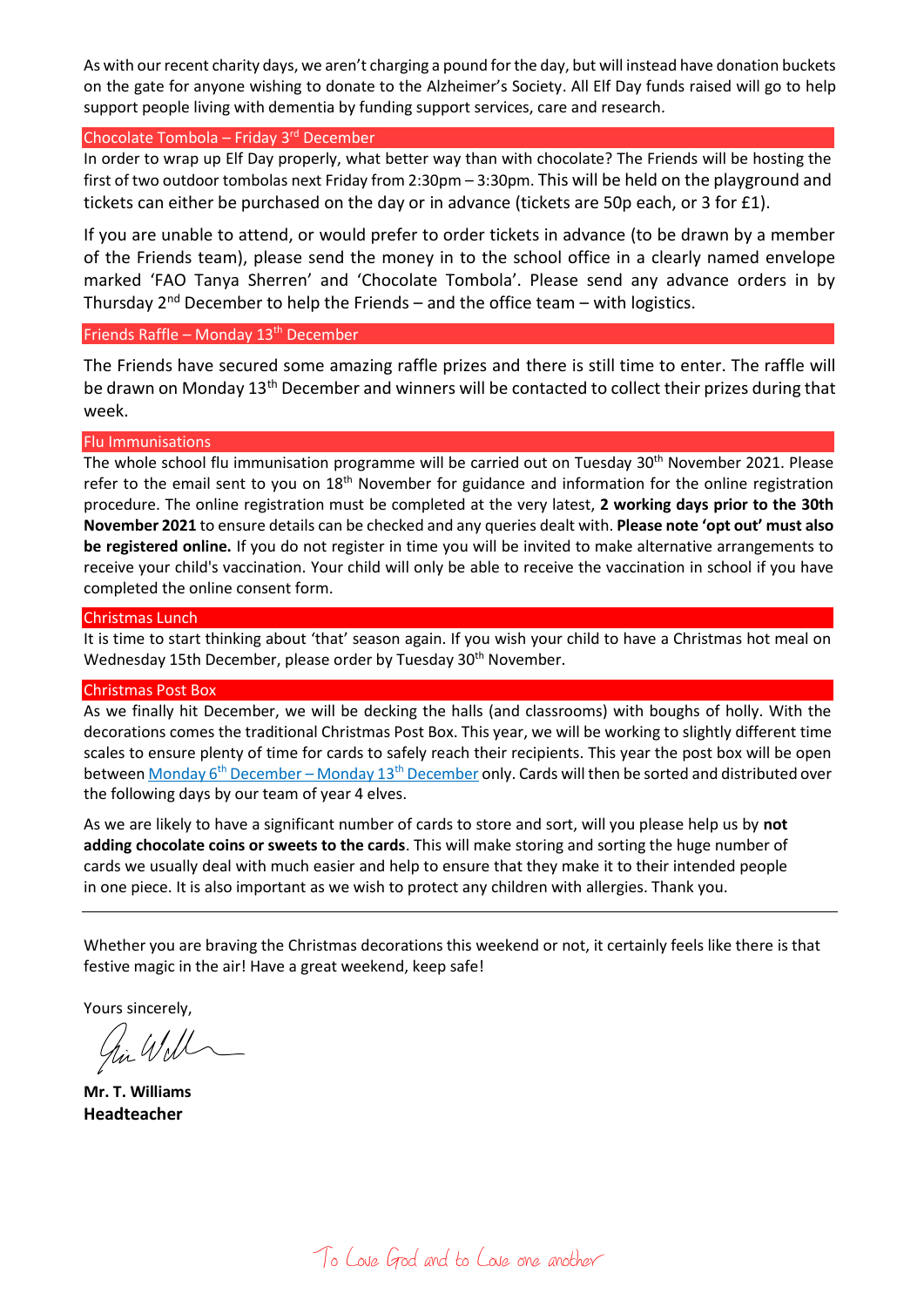# **This Week:**

To help support you at home and to spark conversations about learning, here is what the children have been covering this week.

|                                  | English                                                                                                                                                                                                                                                                                                                                                                                                                      | <b>Mathematics</b>                                                                                                                                                                                                                                                                                                                                           |
|----------------------------------|------------------------------------------------------------------------------------------------------------------------------------------------------------------------------------------------------------------------------------------------------------------------------------------------------------------------------------------------------------------------------------------------------------------------------|--------------------------------------------------------------------------------------------------------------------------------------------------------------------------------------------------------------------------------------------------------------------------------------------------------------------------------------------------------------|
| Reception                        | In English, we have learnt the diagraphs qu and ch this<br>week and the tricky words go, no, to and into.<br>We have read an information book about being a teacher<br>and played schools. We have starting writing words too<br>and have been sounding out CVC words to help us write.                                                                                                                                      | In maths, we have been learning the 2D shape names and<br>their properties such as whether it has a straight or curved<br>edge. We have all been practising our subitising to 5 again<br>too and are getting even quicker at recognising the dots or<br>objects in different positions quickly.                                                              |
| $\overline{\phantom{0}}$<br>Year | This week in Year 1, we have read a range of fiction and<br>non-fiction texts relating to our space theme. The children<br>have learnt how to use time connectives in their writing.<br>They successfully applied these when writing recounts of<br>our astronaut day.                                                                                                                                                       | In maths, we have continued to work on place value. The<br>children are now confidently able to tell me how many<br>tens and ones are in a given number to 20 and beyond!<br>Well done.                                                                                                                                                                      |
| $\sim$<br>Year                   | This week in English we have been looking at the poem<br>'Bernard' by Shirley Hughes. The children have planned<br>and written their own poems in a similar style. They<br>thought very carefully about the features of a poem and<br>the vocabulary they wanted to use to describe their<br>friends. The children wrote beautiful poems and we had a<br>great time acting out our poems for the class on No Pens<br>Day!    | In Maths we have moved on to adding two 2-digit<br>numbers. The children have continued to use the concrete<br>resources and the skills we have learnt to help them solve<br>the problems. They have worked really hard to exchange<br>the ones for tens and we will continue to work on this<br>before moving on to subtraction.                            |
| S<br>Year                        | In English we have looked at the prefixes re- and mis-. Our<br>writing has started to use inverted commas for the first<br>time, tied into a study of the Roald Dahl book "The Twits",<br>which is a favourite of year 3 children because of the foul-<br>mannered characters of Mr and Mrs Twit!                                                                                                                            | Year 3 have been working on 4x and 8x tables this week.<br>The 8x table strategy of "doubling three times" is<br>beginning to sink in, but is a challenge for some children!                                                                                                                                                                                 |
| Year <sub>4</sub>                | This week we had a fantastic trip to Dudsbury Camp hill<br>fort. The children were so well behaved and loved<br>pretending to attack and defend the 2,500 year old<br>ramparts. In English we have started looking at fables and<br>the different morals that they represent. We have also<br>started to look at how to write interesting and technically<br>accurate speech using inverted commas and reporting<br>clauses. | In maths we have come to the end of our perimeter topic<br>by solving some perimeter problems where some of the<br>sides were missing! On No Pens Wednesday the children<br>worked in groups to solve a multitude of different maths<br>problems and then we looked at multiplying numbers by<br>10 and 100. This will lead into our homework for this week. |